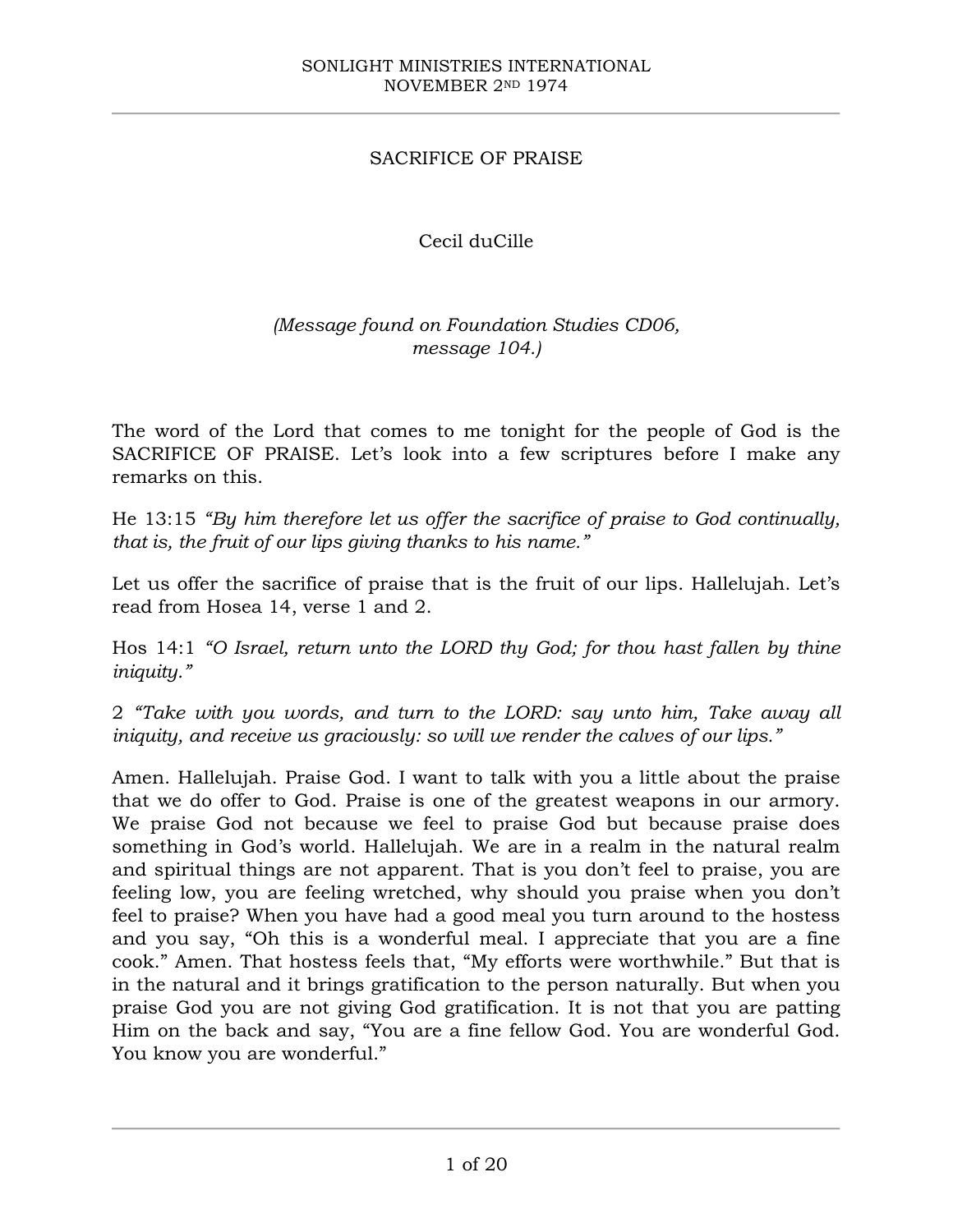I came upon this thing one day when I said, "God, I just don't understand." I say, "I know men with egos, they want you to praise them, they want you to say how fine they are and they seem to function upon this premise. How come that You God want us to praise You in the same way like we praise other men and so on? Is there something I am missing?"

God said, "Sure!"

And He began to teach me what happens when one praises. Now when you praise and you don't feel to praise it is really a sacrifice. Amen. You are offering God a sacrifice. Three quarter of the tongues that you speak in here it is praising God. That is why the Devil wants to stop people from speaking in tongues in church, because three quarters of the tongues will be speaking all manner of praise words. You can just check up your book, your Hebrew, or you can check up your Greek, you can check in your Strong's, or your Young's and you will see all these words that are being spoken by people who don't speak Greek and Hebrew. If spoken freely in the congregation it must mean that praise is a great part of our worship.

Now what does praise do? Why praise? First of all the name of God is in you, the name of God. Come, let's change that. Take out the word name – the nature of God is in you. The name of the Devil is in the Devil's people. Amen. Now if you go to the Devil and tell him that "God is a good God" it hurts him because the Devil wants to convince you that God is not a good God. So the more you say it, the more you live it, the more you act that God is a good God you hurt the Devil the more. Amen. Now the more you praise God the more it disturbs Satan but not just because he is jealous, but because every time you begin to praise the spirits of God begin to draw near to you. Come, let's check on that with a scripture. Turn with me to Psalm 34. The words that come to me in the Spirit are:

Ps 34:7 *"The angel of the LORD encampeth round about them that fear him, and delivereth them."*

All right. It starts out:

Ps 34:1 *"I will bless the LORD at all time: his praise shall continually be in my mouth."*

Now you know that David had some hard times but he said "at all times he will bless the Lord."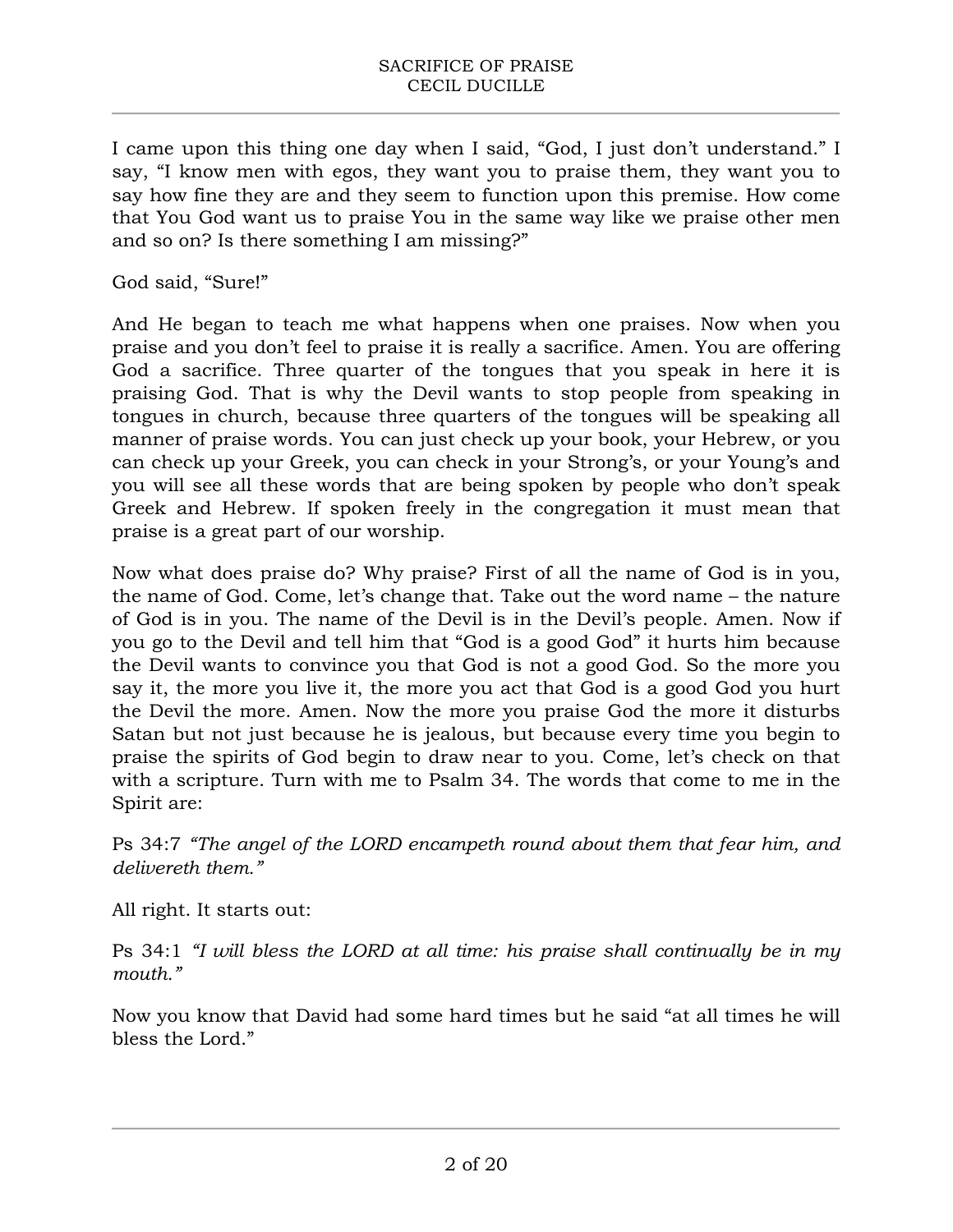Ps 34:2 *"My soul shall make her boast in the LORD: the humble shall hear thereof, and be glad."*

3 *"O magnify the LORD with me, and let us exalt his name together."*

4 *"I sought the LORD, and he heard me, and delivered me from all my fears."*

Now verse 7:

Ps 34:7 *"The angel of the LORD encampeth round about…"*

Round about who?

## Ps 34:7 *"…them that fear him, and delivereth them."*

Now this word fear here has more meaning, it doesn't mean that you are afraid of, it means those that have great reverence for God. So:

Ps 34:7 *"The angel of the LORD encampeth round about them…"*

Why? Because the angel of the Lord sees the nature of God in you and wherever the nature of God is the angel of the Lord is bound to obey because the angel of the Lord is the servant not only of the Lord but with us. Do you remember that scripture? That the angels are the ministering spirits to the heirs of salvation and the word minister means servants, serving spirits to you. (He 1:14) So the angels that are here on earth are here to serve you. Upon what basis will they serve you? They will serve you when they see the nature of God in you. An angel won't just obey you for anything but he will obey you because the nature of God is in you.

Now if you ask God for healing and you didn't see the healing but you believe God that God is going to have the healing for you because the word says that whatever you ask for He is going to do it and you asked Him for healing and you begin to praise Him for the healing. What does that say to God and to the angel? That you are of a certain quality person, immediately the light of God begins to flash from you. As I say brethren, angels and spirits see you in light and in darkness. Anybody has a doubt about that? Or do you want me to get the scripture for it? Amen.

The angels of God see you in light or in darkness. I will go to that a little later. I will show you the scriptures for it but it is very simple. Now if these angels see you in light it means that sometimes your light is brighter than at other times. It means that when your light is bright that is the time that you will get those angels to do what you command in the Spirit.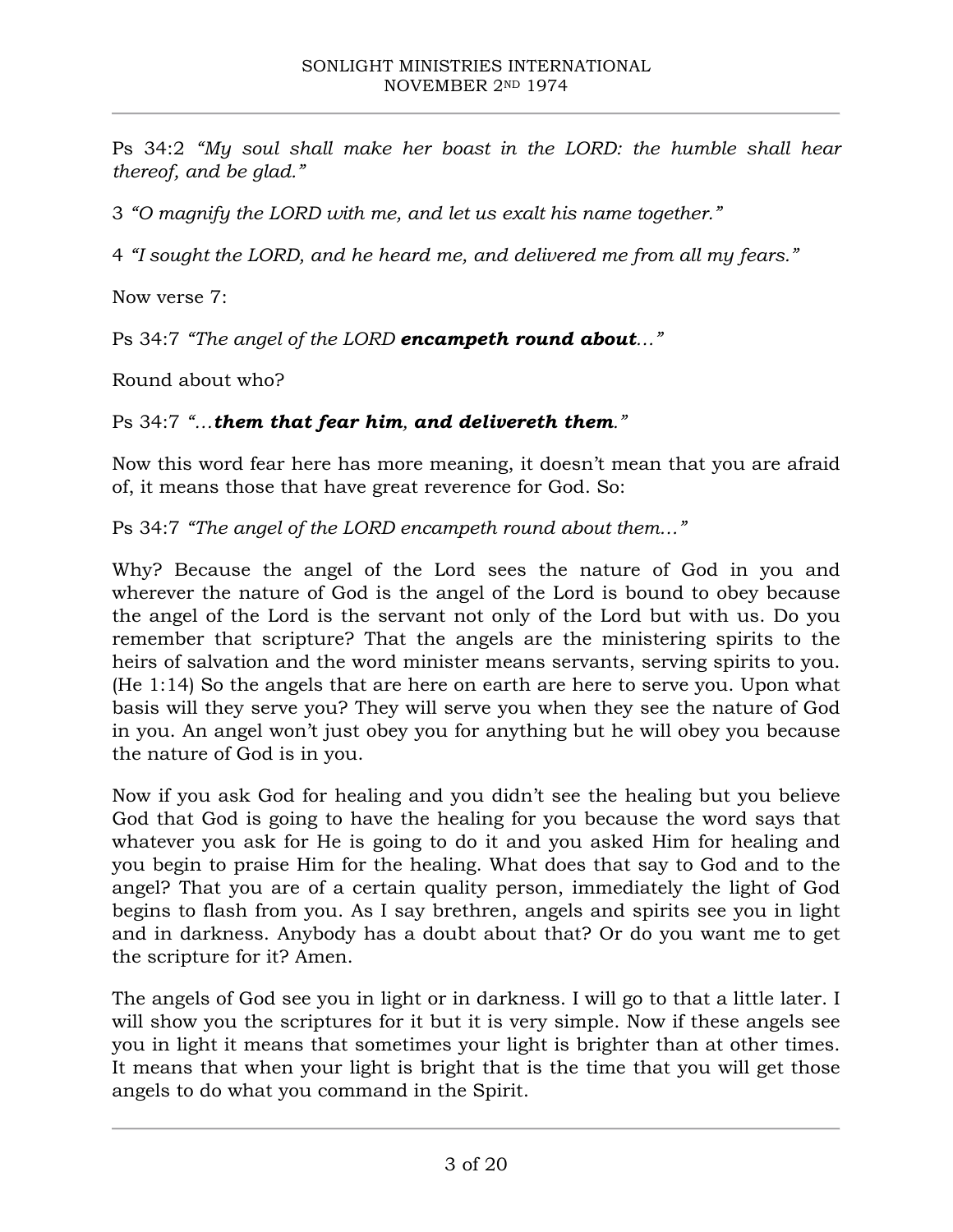You see a while ago when Mavis was leading the song service it blessed me to hear her bring this thought that was coming from God that you should all when you begin to praise God you should at that time ask God for what you wanted. Anytime you feel the praise and the glory rise to heights you are servicing the Lord. You will get it at that time quicker. Of course isn't that the way we do in our natural? You don't see, you want something from your dad and you seem really cast down and feeling wretched and that is the time you go ask him? Or do you wait until you feel good and you do a lot of little things to make him feel good and then you hit the nail while it is ready. Well this is what God has been saying to us tonight.

He says, "You praise God not because you feel good but because you know that when you begin to praise God the host, the heavenly host joins with you and when you attract so much power of God into one little building something is going to happen. Amen. I am seeing people begin to praise God in the flesh. Let me tell you they go to town and they dance but they begin to praise God in the flesh and presently the Holy Ghost came down and you can feel the pressure. When you defend it – blessed be to God – at that time the preacher of course, these men, they know what they are doing, some of these healers and he call out immediately to everybody, "Somebody is being healed right now." In the midst of the pressure when the Holy Ghost came down you could feel Him and "BAM-BAM-BAM-BAM-BAM" people were healed all over the place. Amen.

So you, as we move in a meeting, when you feel the power of God, right away, don't say, "I'm going to wait until after the meeting is over and I will ask for what I am asking for." When two or three are gathered together the power is increased. Hallelujah. The power is magnified and when the power is magnified the glory is magnified. Hallelujah.

I'm quoting from John 17:5

So Jesus said, "Father, give me the glory which I had with You from the beginning." Then in verse 22 He said, "I give them the glory."

You say, "But God if Jesus gave me all that glory that He had with the Father from the beginning of time – how come I don't feel it? How come?"

It is right there in the Spirit and you have got to draw it out. The scripture Mavis quoted is in Joshua Chapter 1 somewhere around in verse 3 he said:

Jos 1:3 *"Every place that the sole of your foot shall tread upon, that have I given unto you, as I said unto Moses."*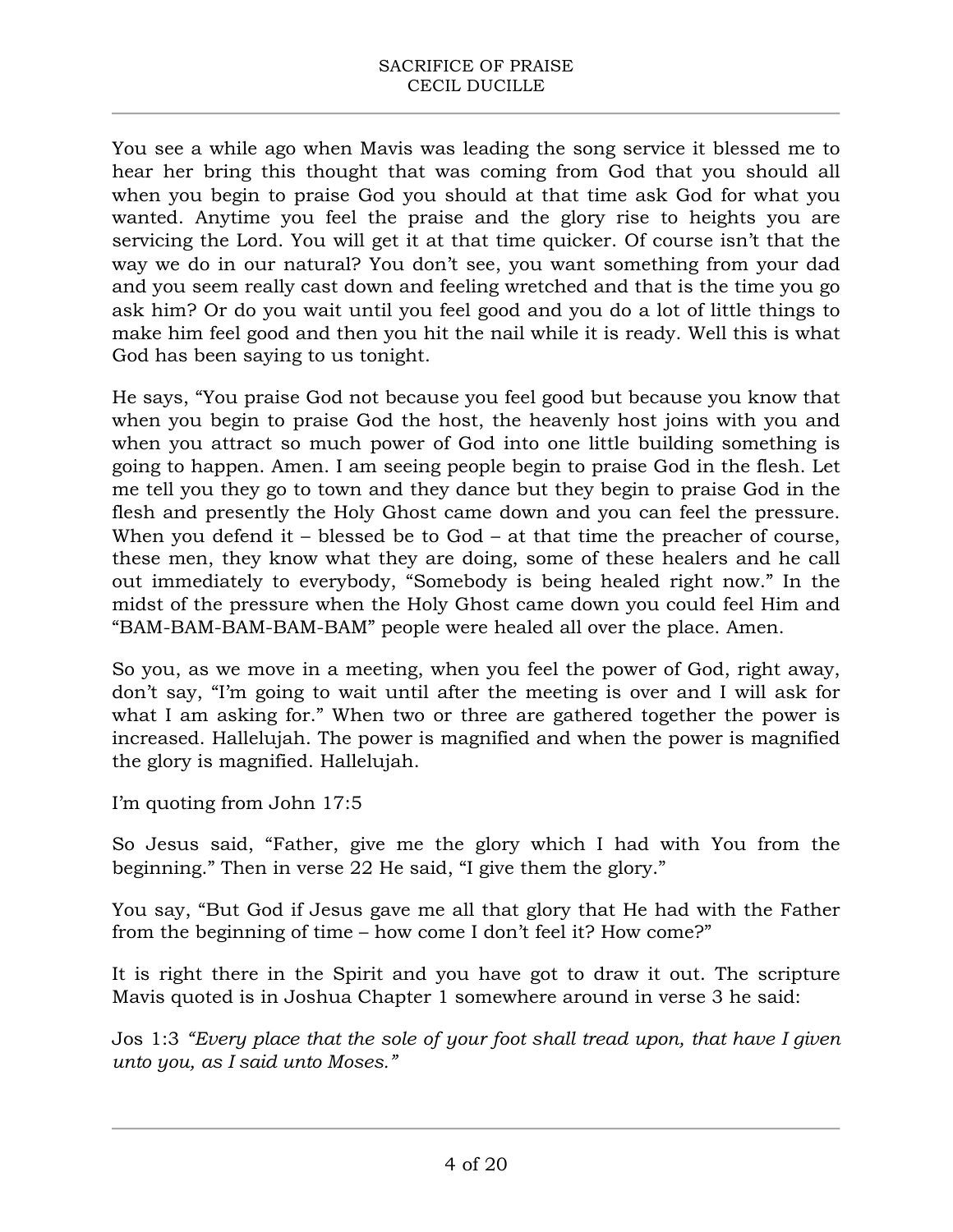Every inch of ground that the sole of your feet walk upon – that is yours. Do you ever realize that the children of Israel went into the Promised Land and from the time they went into the Promised Land they had to fight for everything that they wanted and work for it? They had to plant their own crops. They had to reap their own crops. No more manna free food coming down from heaven. God pulled away from them in one area but gave them the power to overcome in the other areas. So this is you. The higher you climb in God the more it is required of you to reach up and take down the glory of God that you need.

So one of the means by which we reach up to God is by praise. Now, He said encamped round about us there are many angels. In this building that means if there are fifty or sixty people here then there are many more angels in this building than people. Amen. What are they here for? They are here mainly because we called them here.

You say, "But I didn't call any angels."

You sure did by the very act of praise, by the act of your needs, by the act of your spirit, your intention, your desire before God – the building is filled with the emissaries of God. Amen. Now let's turn to Ephesians for this fact to be cemented. Let's turn to Chapter 1 and we see that in the end time something that is going to happen that did not happen before, something that God is doing new tonight for His end-time people.

Eph 1:10 *"That in the dispensation of the fullness of times he (God) might gather together in one all things in Christ, both which are in heaven, and which are on earth; even in him:"*

Now this here brings to us another group beside angels. Not only just angels now, but our brothers who are in Christ are also here. Is that what it says? Is that what it says? To cement the part that the angels are here before we go on to our brother, our heavenly host brothers, let's turn to Hebrews Chapter 1:

He 1:13 *"But to which of the angels said he at any time, Sit on my right hand, until I make thine enemies thy footstool?"*

14 *"Are they not all ministering spirits, sent forth to minister for them who shall be heirs of salvation?"*

This is one of the words, remember last night I spoke to you about some of the words have lost their meanings and changed their meanings. Now this word **minister** is one of the words that has changed its meaning from being **servant** to mean the **head of a church**, the **guy at the top**. This meant the fellow at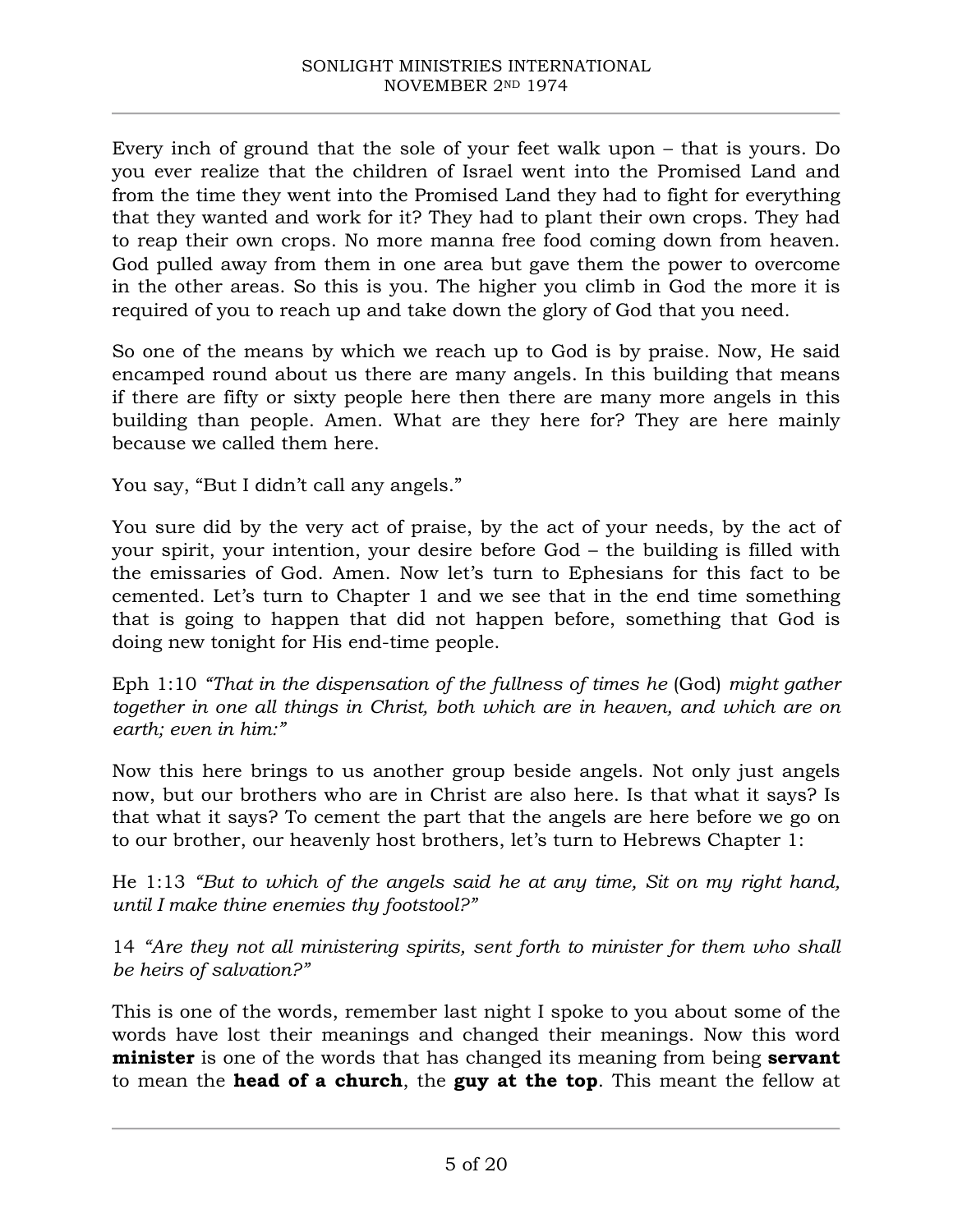the bottom. Amen. When this Bible was written the word **minister** in Latin meant servants, servant means slave, minister means servants. So when they used the word here **minister** they meant the **servant spirits**, the spirits that are the servants: that guard you at night while you sleep; that guide you; guarding your cars; or else the Devil would cut you to pieces. They stand around you that live wherever you live and go along with you like bodyguards. This is what He is saying.

He 1:14 "Are they not all ministering spirits, sent forth to minister (to work for) *them who shall be heirs of salvation?"*

Hallelujah. Amen. So whatever you do you must be careful, you must be very careful of the things you do. Why? Because your ministering spirits can turn around on you. Yes. Your ministering spirits can turn around to be your enemy. Turn your Bibles with me, you see as I talk to you I get it so you will have to see it with me. Turn around with me to this scripture:

Ex 23:20 *"Behold, I send an Angel before thee, to keep thee in the way, and to bring thee into the place which I have prepared."*

21 *"Beware of him, and obey his voice, provoke him not; for he will not pardon your transgressions: for my name is in him."*

Ex 33:2 *"And I will send an angel before thee; and I will drive out the Canaanite, the Amorite, and the Hittite, and the Perizzite, the Hivite, and the Jebusite:"*

We went on a little to verse 14:

Ex 33:14 *"And he said unto him, My presence shall go with thee, and I will give thee rest."*

This angel was the presence of God. The verse I see before me is "Be thou ware of him lest he destroy thee." The Spirit of God speaking. There were seven " ites" in the land and these seven "-ites" represent seven areas of your spiritual being, your soul that is to be conquered by the Spirit of God. The Hittite, the Perizzite, the Jebusite, the Girgashites and so on, seven "-ites". God spoke to Moses and told him that He would send an angel before him but he would have to be ware of this angel because the angel would turn to be his enemy if they did not obey the Lord because the Spirit of God was in him.

Ex 23:20 *"Behold, I send an Angel before thee, to keep thee in the way, and to bring thee into the place which I have prepared."*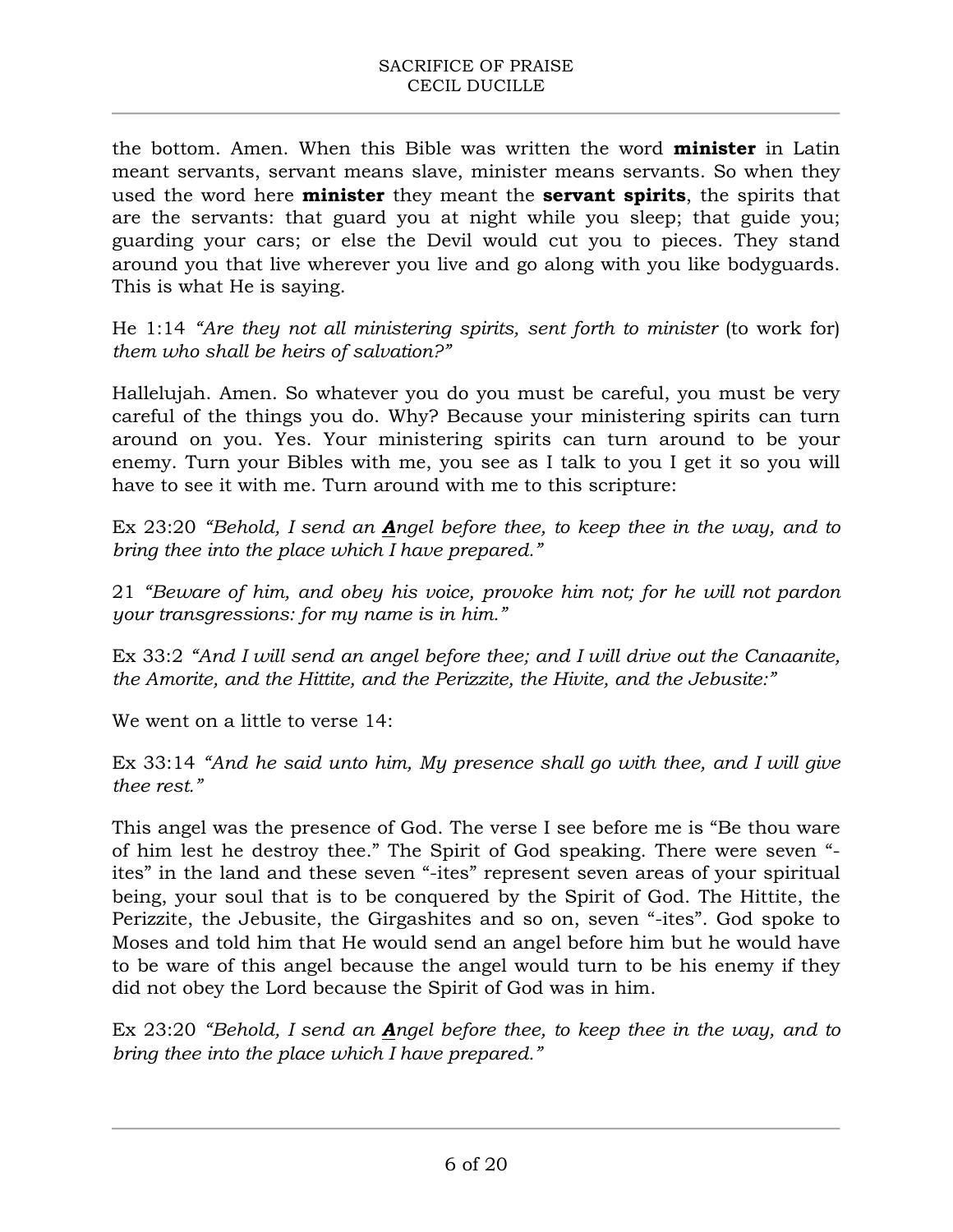21 *"Beware of him, and obey his voice, provoke him not; for he will not pardon your transgressions: for my name is in him."*

Ex 23:23 *"For mine Angel shall go before thee, and bring thee in unto the Amorites, and the Hittites, and the Perizzites, and the Canaanites, the Hivites, and the Jebusites: and I will cut them off."*

This is the word that the Lord brought to me anyhow and then you can find it some other time. But then as I am saying, that you praise the Lord because the angels are praising the Lord and when you praise the Lord it increases the power of your life. In other words to increase power you praise the Lord and as you praise the Lord the angels of God join you to praise the Lord. Now there is another group that joins with you to praise the Lord. This group you find it in Hebrews Chapter11. You see if the Lord was telling me before I would look it up. Agree with me? Praise the Lord. He doesn't want me to look it up, He wants me to have you help me chase over the word.

So in Hebrews 11 and verse 39:

He 11:39 *"And these all, having obtained a good report through faith, received not the promise:"*

40 *"God having provided some better thing for us, that they without us should not be made perfect."*

He 12:1 *"Wherefore seeing we also are compassed about with so great a cloud of witnesses, let us lay aside every weight, and the sin which doth so easily beset us, and let us run with patience the race that is set before us,"*

Now why should we be patient? Why should we win this race? Why is it so important for us to run the race with patience? Why is it so important for us to win the race?

Is it for you? No, no. It is for the brothers and sisters who have gone on before who are watching you in order to win.

Now what am I talking about? I am saying that these fellows cannot win without you. Every human being alive has the power to overcome certain things in his life and every human being that is dead has somebody that is alive who is overcoming the very thing which overcame him because there is no absolute overcomer in the heavenlies except Jesus. Is there anybody who doesn't feel they understand what I speak? Let's see if we can make you understand it. Is that right? Somebody doesn't quite understand it?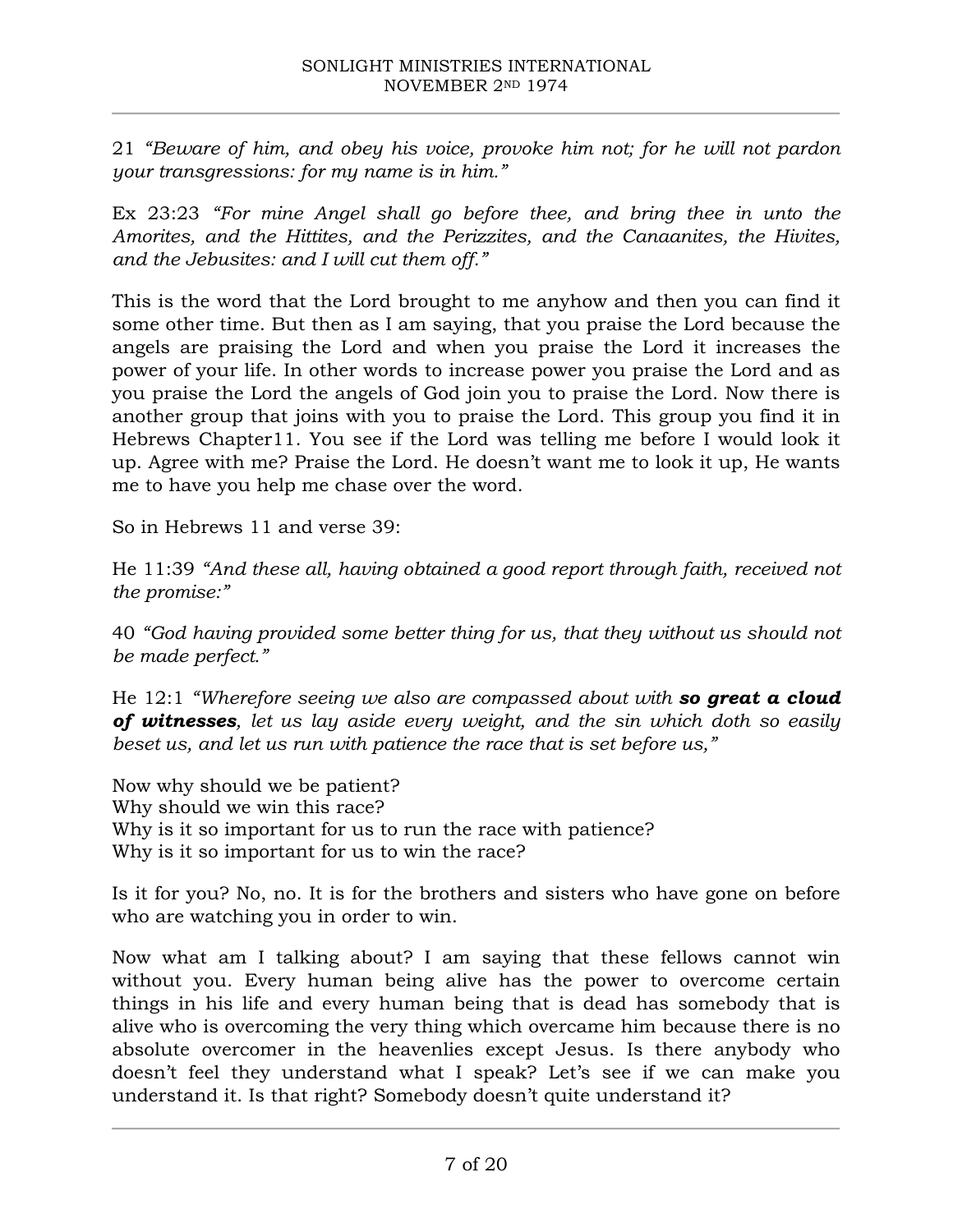The brothers and sisters who have died from Adam right down to Jesus Christ, they died without the blood, they died under sin. Therefore when Jesus died He died and He took your sins not only to forgive you of your sins which was necessary, but He took your sins in order to get into hell. He got into hell, preached to the spirits in prison, led captivity captive, took them out of hell, but they weren't perfect. Only perfection in the spirit they have which you have tonight. Every soul that is filled with the Holy Ghost has the perfection of God in your spirit and you **are** perfect in your spirit. In that one area of your being you are perfect as God is perfect.

Now the next move is that you are struggling now to perfect your soul. Isn't that right? So what are they doing? Are they going to get soul perfection free? Are they going to get a present from God of soul perfection? If that was the case then brother it would be good for you to go and pray and say, "God take my life so that I might get perfect." In other words death would be a shortcut to perfection – but it is not. It is not. You have got to work for it. Perfection can only come by the free will choice which you have. Amen.

So these brothers are there in heaven praising God with you. They are praising God with you because the more you praise God the more energy from heaven you pull down. Glory to God. The more you pull down the more they receive from you. Amen. Is there a strange doctrine there? Come to your Bible brothers. I will show you it in your Bible. So then let's turn again, this time we go to Ephesians Chapter 3 this time from verse 9:

Eph 3:9 *"And to make all men see what is the fellowship of the mystery, which from the beginning of the world hath been hid in God, who created all things by Jesus Christ:"*

10 *"To the intent that now unto the principalities and powers in heavenly places might be known by the church the manifold wisdom of God."*

Now we are not talking about hell. We are not talking about devils. We are not talking about principalities and powers down here. We are talking about princes and their palities. Do you know what I am saying? A prince is a person who is to be king next. Very often princes rule over little areas or big areas and those areas are called the palities. So when you talk about a principality you mean both his prince and his palities. Now God is saying that in the heavenlies there are principalities. That there are some brothers ruling over certain palities and:

Eph 3:10 *"To the intent that now unto the principalities and powers in heavenly places might be known by the church the manifold wisdom of God."*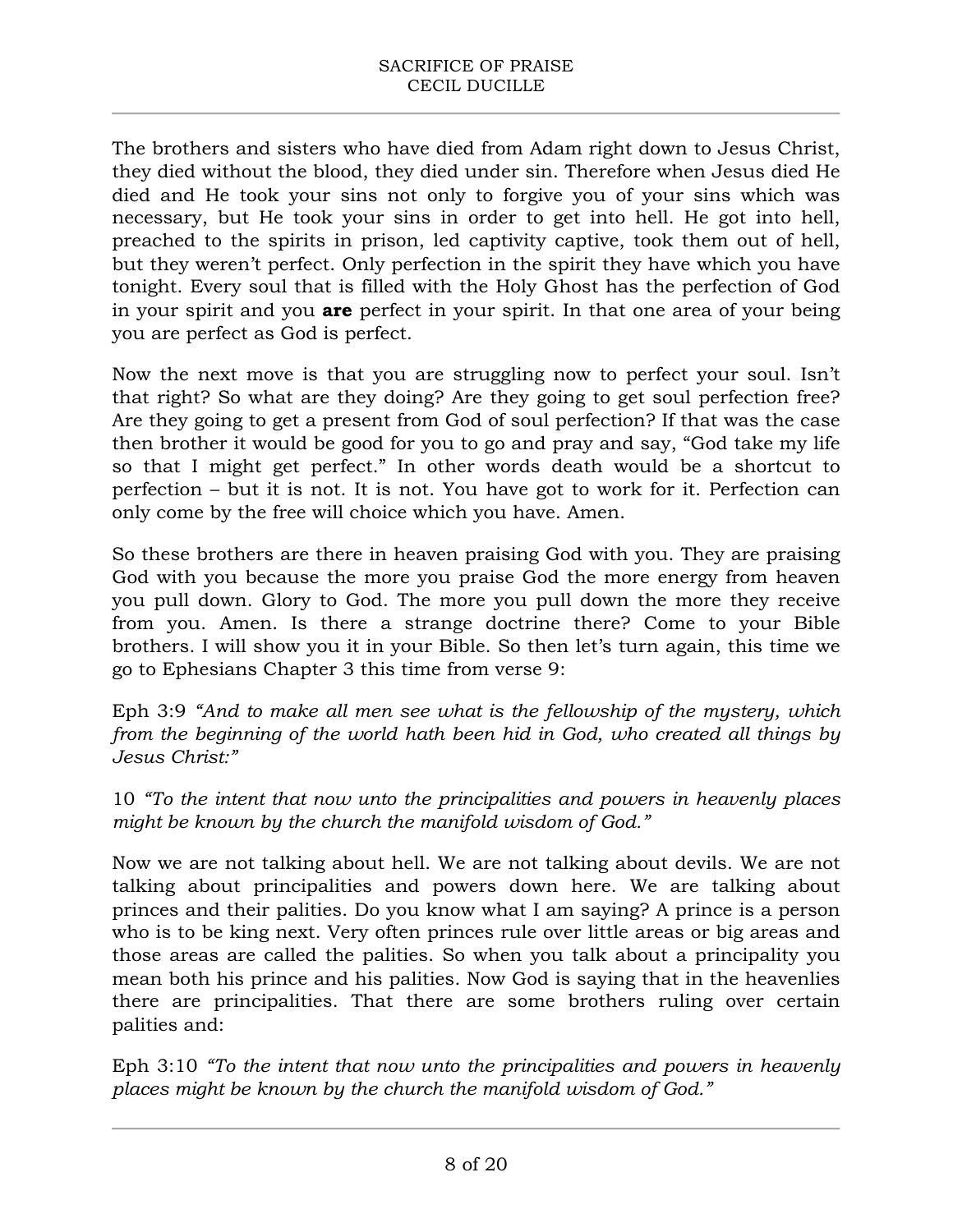In other words brother God has a plan and we are working the plan out – not angels, not those who have die in God, but WE the living saints are working God's plan out in the actual, in the natural, on the battlefield, in flesh and blood reality and the angels are watching us. **THIS IS THEIR TV. THIS IS THEIR TELEVISION. THEY ARE WATCHING US**, watching us, seeing all that is happening, understanding all and imagine – **AN ANGEL WHEN HE SEES YOU HE SEES YOU IN LIGHT** so he knows what kind of light you are regardless of what you are saying or what you are doing. He knows what kind of light you are. Glory to God in the Highest. The more energy you pull from heaven the more life, the more light, the more power, the more angels come around because they want the glory, they want the power, they want the deliverance.

Now how do they get their deliverance? **THEY GET THEIR DELIVERANCE FROM YOU WHEN YOU OVERCOME**. Can you imagine the Bible says that there is joy in the presence of the angels over one sinner that repents. Can you imagine the dancing and shouting and jumping of angels when they see you give it to the Devil and take away a thing out of his hands, or get some great victory! Hallelujah. Glory to God in the Highest. You can imagine then why it is necessary for you to run the race with patience.

Praise therefore does something to **your** soul. Praise is positive. Fear, doubt, feeling beaten, feeling cast down, despair, is negative of the Devil. Believe you me all this is of the Devil. The more you believe in what is out there that you cannot see – the more you praise God for what you don't know about but you believe that your Father is working to the best of your interest – therefore you just praise God.

"Things are well!"

They have a noose around your neck – "Things are well. Hallelujah. We are having victory over here."

Bless God because you believe in your Father. You believe that He has got it all fixed. You wouldn't believe the thief if you saw it. Amen. When you start looking around and you find yourself flat on your face you don't believe it because your Daddy has got the victory and the victory is yours.

He said, "I have overcome the world."

Amen. You don't want anything more than that, but that Jesus overcame the world for you, you have also overcome the world because you are the body of Christ. If a man's head overcomes the world, what about his body? Amen. Anything that happens to your Head – that is the body – done. So you only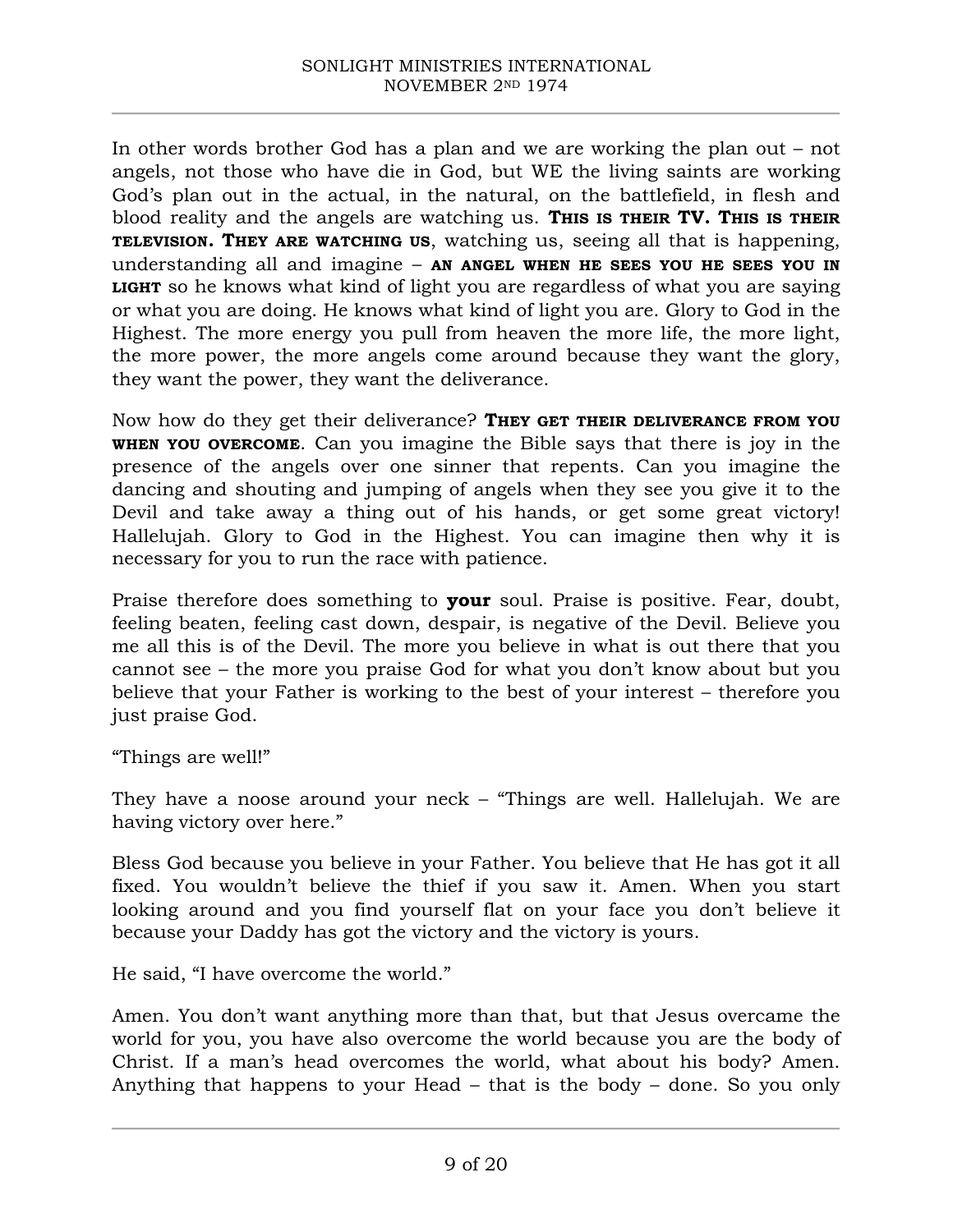have to go forward and rejoice in the glory that God has given. Amen. You don't have to see it with your natural carnal eyes. You don't have to feel it in your physical body. You just have to praise God for it and it is yours.

So praise therefore is this weapon that joins us with the heavenly host. Amen. Hallelujah. Praise joins us with the heavenly host. Praise brings us together. God said, "Where two are gathered together I am there in the midst." Why? Because wherever you gather together you begin to talk about Jesus, Jesus has got to come to help you, He can't leave you alone.

**BY FAITH WHEN YOU SEE THINGS BAD, WHEN YOU SEE THINGS WRONG IN THE NATURAL BEGIN TO PRAISE GOD.** If you don't have strength you get a tape recorder. Amen. I know some sisters that wear out their tape recorder praising God. Amen. Not you alone sister, I know another one, she wears them out. Amen. You just study the tape recorder, study it, understand it that it must get a little rest, it must cool, it is a small motor and you let it loose – you will get all the praise you want out of it without killing it. Amen. Praise be to God.

So the heavenly host joins us in praise because the heavenly host cannot resist praise. That is part of the energy and the light and the life and the power of God being pulled down to earth. Amen.

Once there was a battle to fight. The Israelites said to God, "Lord, who shall we send up first?"

Generally you would say, "Send Judah up first." Or "Send Ephraim up first."

This time He said, "You get some singers with harps and tambourines and let them dance and praise God."

So they went out. The enemy is expecting to see men coming out with swords to fight them. Who came out? People dancing and praising God. Bless His Holy Name. They couldn't understand it. They danced and praised God till the power of God came down and hit the enemy. Amen. It put them to flight, destroyed. What do you think came down? Come on now. If you could see you would see what Elijah saw. Amen. You would see what Elijah's servant saw when his eyes were opened. The hill was filled. The hill was filled round about. When that servant said to Elijah, "What are we going to do? The whole city is surrounded. The whole city is surrounded, we are in trouble. What are we going to do?" Elijah said, "God could you please open this man's eyes that he might see what I see?" When his eyes were opened he saw the hill lined with chariots of fire. Chariots of fire.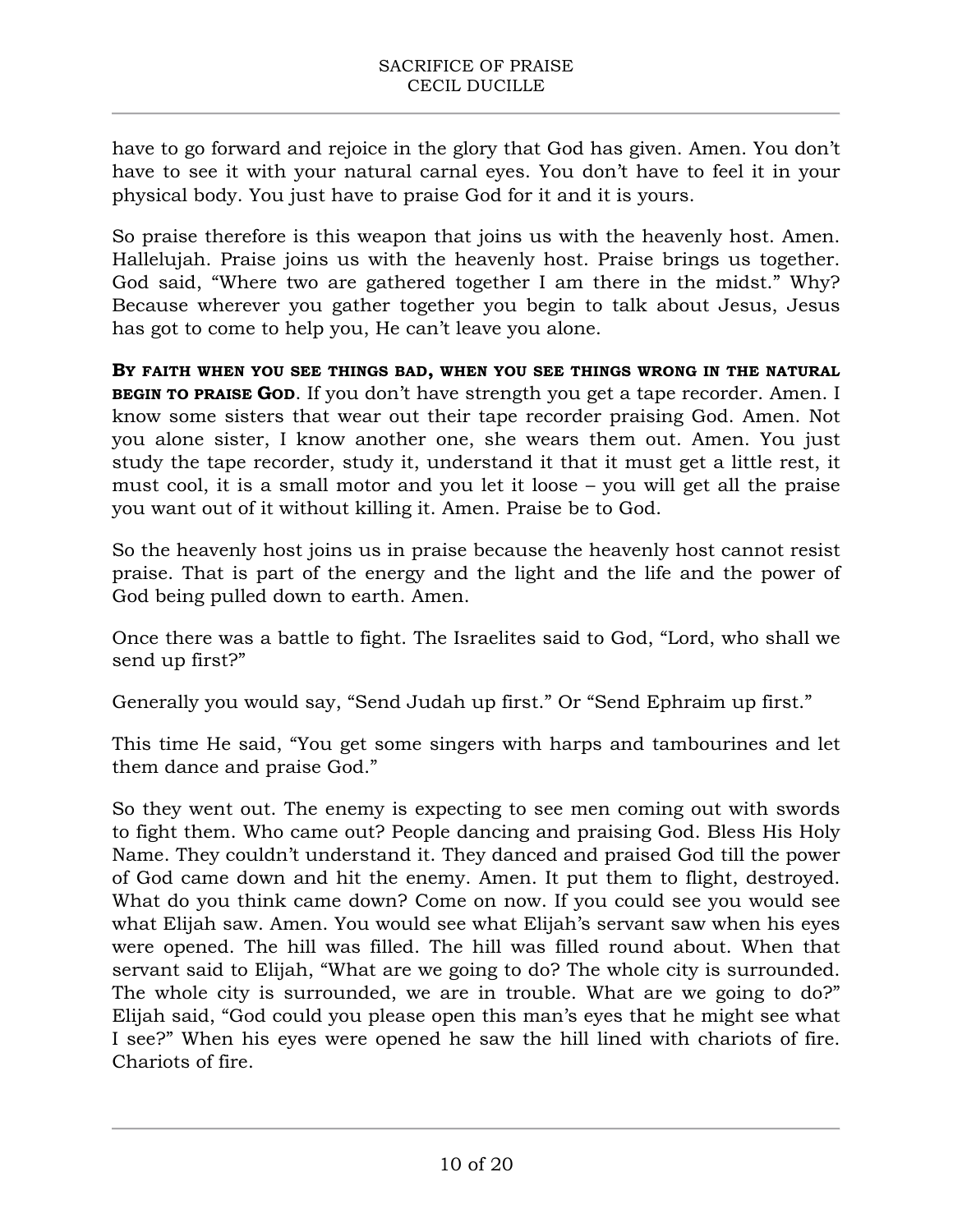Do you think you have those chariots of fire? I think you just have a little more – every one of you. Every one of you is a powerful army in itself. Amen. If you can only realize this that you are not alone, that nothing can harm you, nothing can touch you. I know some Christians who pack a gun. Yes, they keep guns and they really feel "Boy, I've got to have this here to defend myself." A gun is no defense to you. Amen. You better get down to God and realize that those angels of God can't work with your gun. Amen. They can only work upon the faith which is whipped up and encouraged and strengthened by the praises of God. Hallelujah.

I want you to turn your Bibles with me and I will show you something. In Ezekiel Chapter 28 we see here the story about Lucifer (Heylel) and we see certain praises which give us into the insight of the performance of heaven. Praise God.

Ez 28:17 *"Thine heart was lifted up because of thy beauty, thou hast corrupted thy wisdom by reason of thy brightness: I will cast thee to the ground, I will lay thee before kings, that they may behold thee."*

Ez 28:14 *"Thou art the anointed cherub that covereth; and I have set thee so: thou wast upon the holy mountain of God; thou hast walked up and down in the midst of the stones of fire."*

To explain what the anointed cherub that covereth means let me give you a simple example of what Lucifer (Heylel) was. There is God in the highest heaven and next to God, God in the highest heaven - glory shining down. Next to God here in this heaven of light, number two heaven of light, there are big powerful angels that cover the rest of heaven with their glory. They send off the light of God. Of these angels we have Michael and Gabriel, two that we know. Gabriel said that there were many others. That is what Gabriel said. So we know that God had many other bright angels like Michael, Gabriel and Lucifer (Heylel). Then Lucifer (Heylel) was the musician of heaven and he would cover heaven with the power of praise. When he started praising the whole of heaven had to praise. This is why the Bible says he was the covering cherub, the cherub that covered heaven with the praises of God. He thought that with all that power he would be able to cover them with his own thoughts and overcome them. God allowed him to walk up and down amidst the stones of fire because he himself was a stone of fire.

Do you understand what the words *stone of fire* means? It means *a bright shining one*. You see up here all the angels up here were described as stones of fire. I will explain to you why stones. The stone meant the only way that God could explain what they were to us is by giving you a diamond or a highly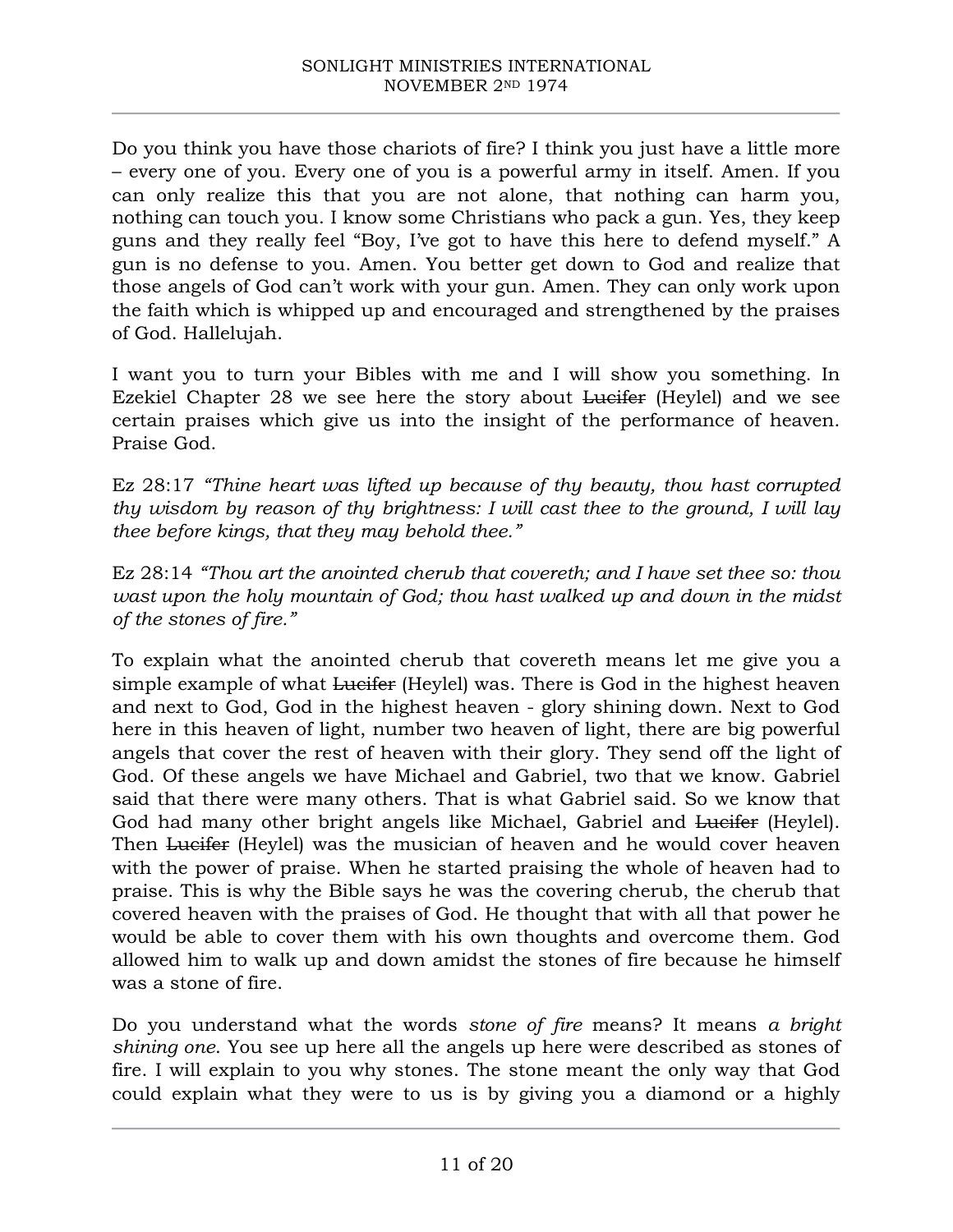refractory stone, a stone that throws off light and then you would understand what a stone of fire was. He said:

He 1:7 *"…Who* (God) *maketh …his ministers a flame of fire."* (also in Ps 104:4)

These angels emanate light and glory. You are getting to be a person that emanates light. Do you know why? Because Jesus Christ is THE GREAT LIGHT. When He left you here He stated:

Mt 5:14 *"Ye are the light of the world…"*

Can you understand? Now if you become a light and the Bible says that:

Pr 4:18 *"…the path of the just is as the shining light, that shineth more and more unto the perfect day."*

So you are a light that increases. Well so was this, these angels up there. They were the light that overshadowed the whole of heaven with their light and their glory. As they overshadowed heaven heaven would begin to praise, or would begin to bring forth what was in them. If you look at Isaiah 14 it shows a little more light on the subject.

Is 14:12 *"How art thou fallen from heaven, O Lucifer* (Daystar)*, son of the morning! how art thou cut down to the ground, which didst weaken the nations!"*

Daystar means that he was one of the bright ones in heaven. Probably some of your translations have "Daystar" because that is what Lucifer means – light bearer; light one; a person of light.

Is 14:12 *"How art thou fallen from heaven, O Lucifer* (Daystar)*, son of the morning! how art thou cut down to the ground, which didst weaken the nations!"*

13 *"For thou hast said in thine heart, I will ascend into heaven, I will exalt my throne above the stars of God…"*

Don't you see what I am talking? He overshadowed these stars of God and he wanted to rule over them and he said:

Is 14:13 *"… I will exalt my throne above the stars of God: I will sit also upon the mount of the congregation, in the sides of the north:"*

More than that, he says, "I will take you the people of God." That is what he was talking about.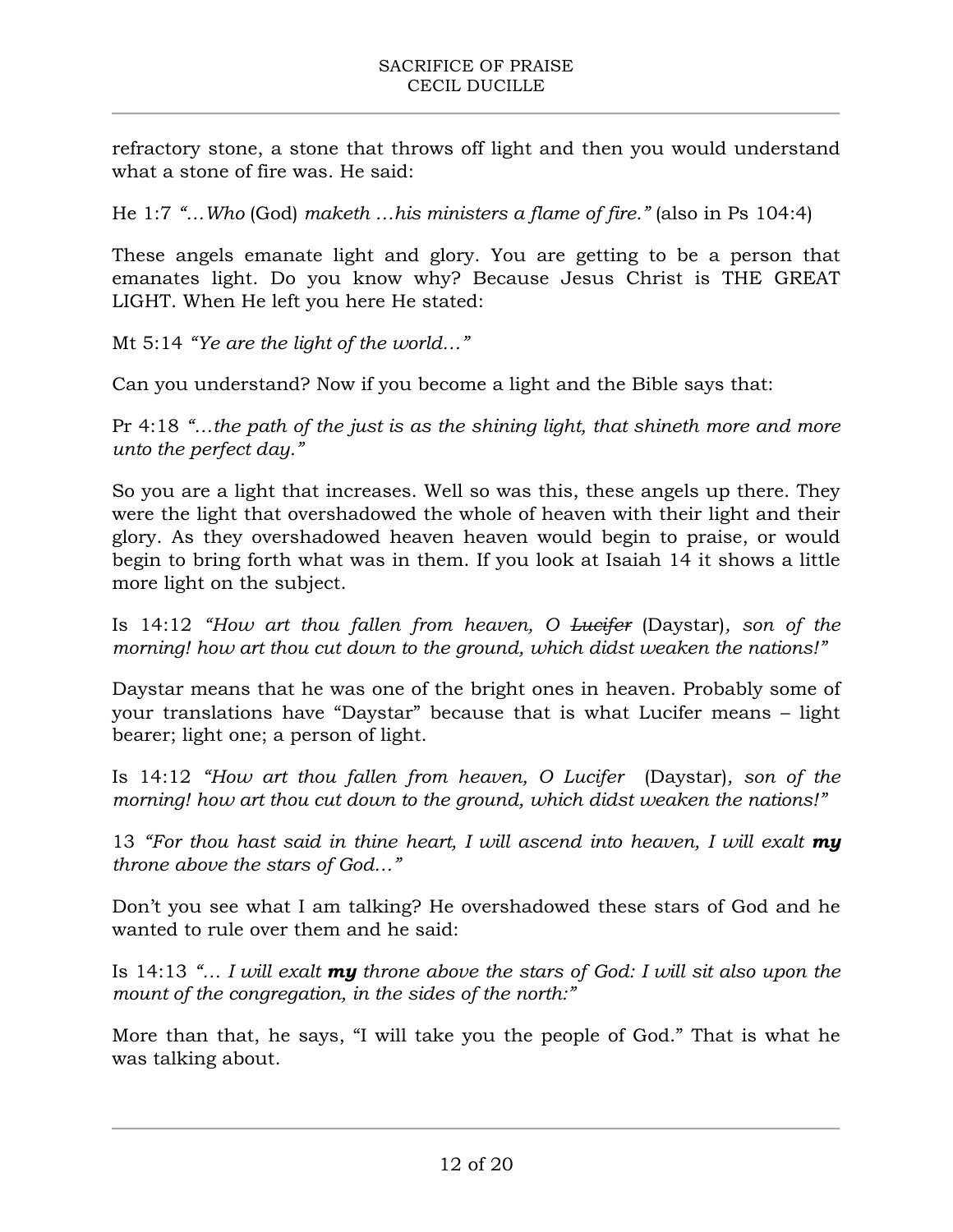Is 14:13 *"… I will exalt my throne above the stars of God: I will sit also upon the mount of the congregation, in the sides of the north:"*

14 *"I will ascend above the heights of the clouds; I will be like the most High."*

He wanted to come up here (where Father resides). He wanted to go up above the separation, the clouds, the division between him and God.

Is 14:14 *"I will ascend above the heights of the clouds; I will be like the most High."*

15 *"Yet thou shalt be brought down to hell, to the sides of the pit."*

I am saying all this to say this brethren, that if in heaven heaven was brought together in one unit in praise. It was in praise that heaven was brought together as one unit. As the angels begin to praise God they came together under one glorious union with God and this is what brings us together – the praise, the hallelujah, the halal, the hahalal and the different forms of praise as they come forth from our soul this is what brings the angels of God to be one with us and the saints of God to be one with us and bring us to be one with each other when the glory and the life and the energy and the brightness of God begin to show forth in us and through us.

One scripture says, "praise is comely". (Ps 33:1, 147:1) Praise is comely. Now another scripture says, "whoso offereth praise glorifieth God". (Ps 50:23) "Whoso offereth praise glorifieth God." Now what does that mean? "Whoso offereth praise glorifieth God." How can you glorify God? Isn't God full of all the glory? How can you glorify God? You glorify God by showing forth God's glory. In other words you bring down that glory and that light and that power into a vessel that expresses it and other people can see it and this is the glory of God.

The last scripture. **GOD SAID, "YE ARE MY GLORY."** Isn't that wonderful? That God glories in us? Look brethren, do you think God has a bank account? Do you think God loves gold? Do you think silver means anything to Him? Suppose you offered Him some good land? Suppose you give Him a few more suns and moons? Would that mean anything to Him? No. You are His glory. God glory in you. God loves you. God appreciates you and God is always trying to get your faults out of you. When you praise God you attract light, energy light in your being. The more light that comes in the more darkness that goes out. Right in the midst of the praise you lose some of the devils that have been bothering you for years. That is the best way to cast devils out  $-$  just start praising God. The devil doesn't like it, he flees from you when you praise God.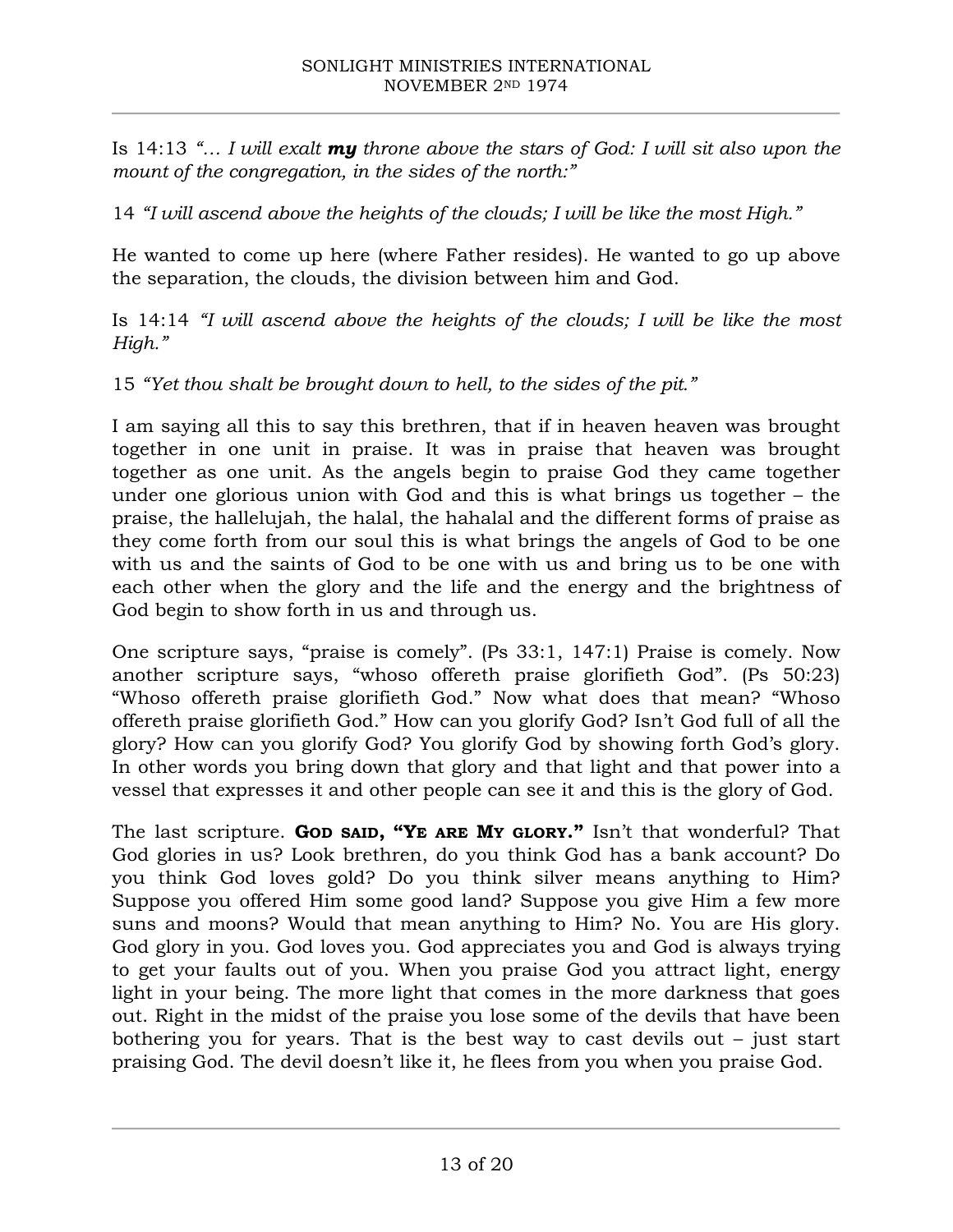Now you ask me one question, "How must I praise God when things are going bad? The Devil comes and smites me and he gives me a hard time and I am praising God for the smiting. How could I do that?"

You do it because you know God! Not because you believe in the Devil, because if God allows the Devil to smite you then something is behind it. Something is coming up. I don't know what it is but God allowed the Devil to give me a hard time so I must have a victory around the corner.

God bless you in Jesus name. Any questions? We can discuss anything you have on your heart. If anybody has a word to bless us with please don't deny us. Amen.

Question: When you were saying about praising God when you don't really feel like praising God. Can you tell us more about that?

Brother Cecil: Yes. The time to praise God is when you don't feel like praising God because when you don't feel like praising God it means that the Devil has you down. When you start to praise Him the Devil will get disgusted and leave you and the angels of God will come and minister to you.

Question: How do the angels and the heavenly host see us? Can they actually see us as we are?

Brother Cecil: They are not only seeing us but they are with us. They are right here with us sharing our feelings, our fight, our battle, our victory. They participate in the victory thus they gain the experience that you get.

What I mean is let's say for instance take an alcoholic and God sees that you are going to win. God would call every alcoholic person who never did overcome alcoholism but died and asked God for salvation and deliverance. God delivered him. Now he wants to be an overcomer of alcoholism. The spirits of alcoholism that had beaten him all his life, he has got to get an overcomer over them. Now he has got to learn from you. God called them and say, "Come here. This is a fellow that is having a victory." When you gain the victory they really see how you gained the victory. They see how you overcome. This is the reason the Bible says that the heavenly host are learning through the church. That is what I read a while ago. I don't know if you missed it.

Eph 3:10 *"To the intent that now unto the principalities and powers in heavenly places might be known by the church* (learning through the church) *the manifold wisdom of God."*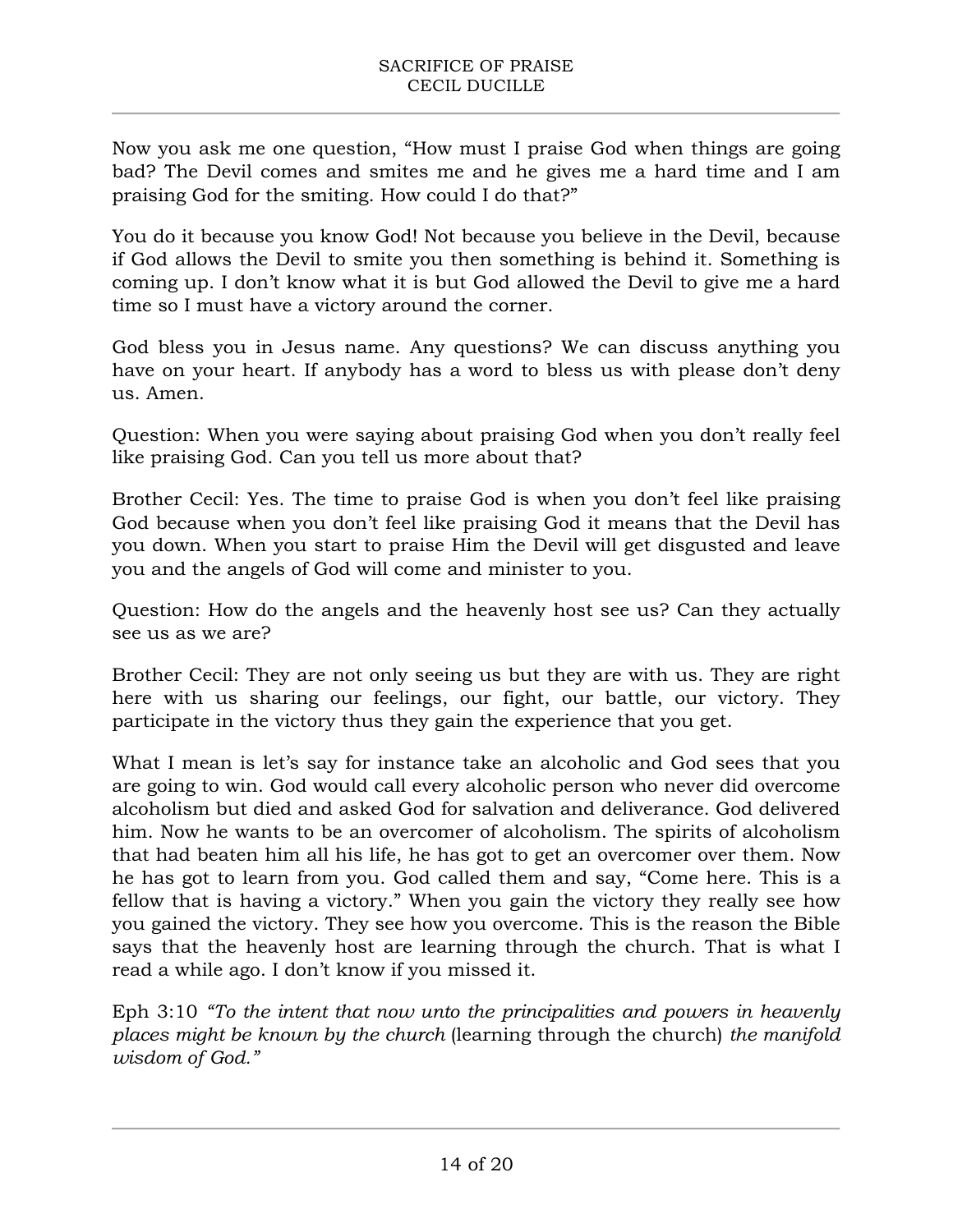So they don't know how we are going to win because we don't look like winners. Let's face it. Amen. If the angels in heaven, some of them couldn't win the Devil who had gone and played around with him, they couldn't run around and overcome him and they know the power that he has – man I tell you!

They say, "It is going to be something to see these people beat him."

So the scripture fully well supports what I am telling you, that the saints are here with us learning from us and participating in our victories.

Question: How do you know you are really praising God?

Brother Cecil: How do you know you are really praising God? Well because as you continue you will begin to start finding out that you are really praising Him. You see because the moment you say, "Praise God" you don't feel like praise God. You say, "Praise God. Praise God. Praise God." The angels come down and start putting ideas in and you feel better, you start feeling better. Then you start pulling out of it and then you really start feeling better. So that is the proof in the pudding is in the eating thereof.

Question: ….

Brother Cecil: Oh my goodness. You are God's army on the field. Sure. The ones who are up there and everywhere else, we are fighting for them. This is why our battle is so important that we win. This is what we are living for. The whole creation groaneth and travaileth in pain waiting for the adoption of the sons of God. We overcome in the spirit, we overcome in the soul, we overcome in the body – redeem the body, the last thing to be redeemed.

Question: ….

Brother Cecil: The picture in the vision was all of heaven, you saw the picture of Abraham and the whole of heaven, the patriarchs. Hallelujah. A lot of angels, all of heaven was interested in us. Praise God. That is a vision from God. Praise the Lord. Amen.

You see I speak this boldly without any fear of conviction because I know what I am saying. It is not a dream. It is not a theory. It is something that I know about. That is why I am saying it boldly to people who some will understand and some won't but everybody eventually will. So I might as well tell you now, I might not have the chance again. Praise the Lord.

You see two places in Revelation brother John met two spirits. He thought the first one was Jesus he was so bright. He bowed down to worship him and he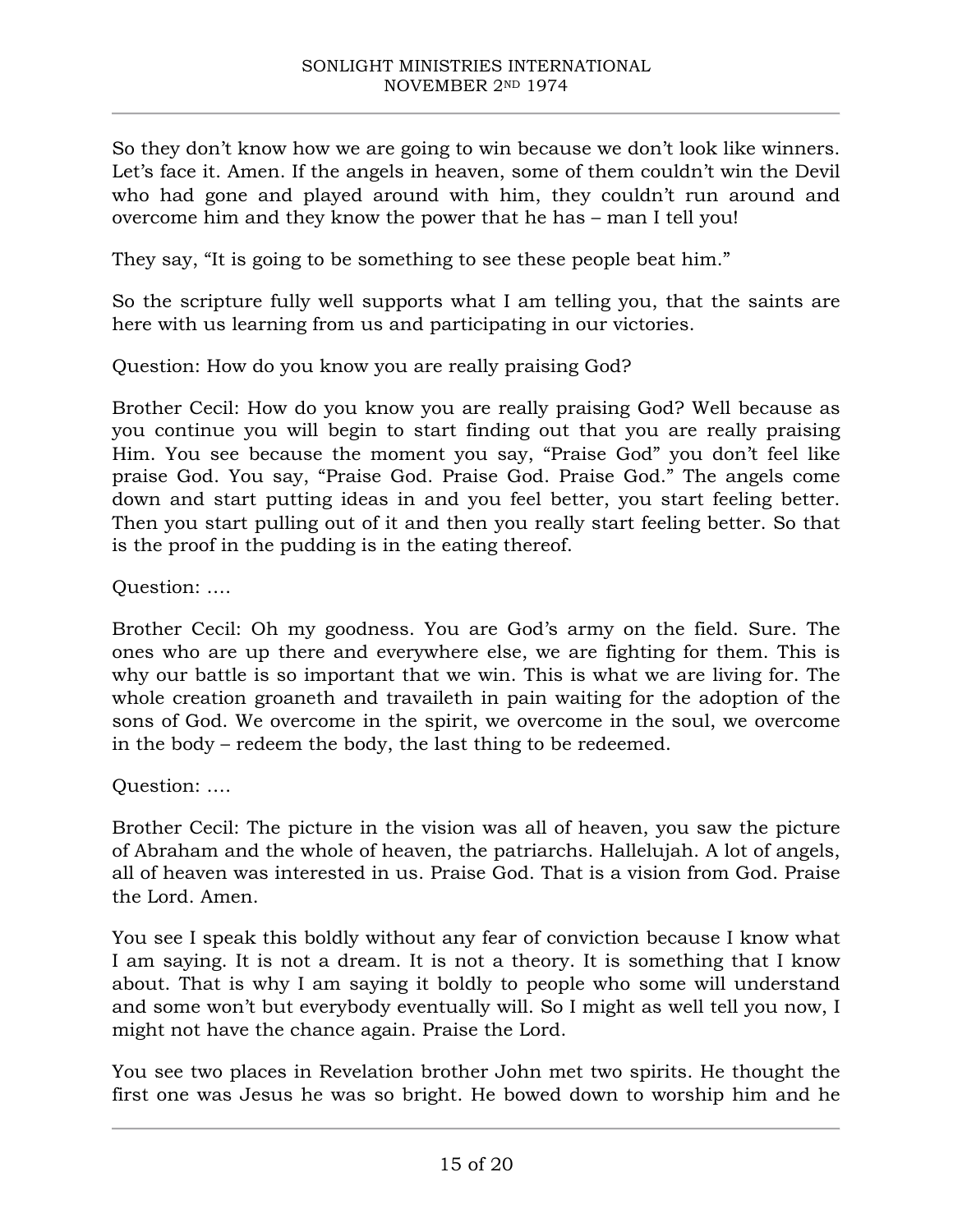said, "Don't do it. I am a prophet, one of your brothers the prophets." He said, "Worship God." He went on again and he met another spirit and he thought it **was** Jesus again. He went to worship him and he said, "Don't worship me. I am one of the Christians who is saved by the blood of Jesus Christ." He said, "Worship God."

So we know the scripture proves to us that these brethren are angels, ministering spirits carrying messages and thoughts and things to us from God. The only thing is that we must not contact them, we must not try to contact them or we will contact the opposite number without knowing. But through Jesus we are in touch with them. The Bible says: "Bring together into one all things in heaven and on earth in Christ." (Eph 1:10) Amen.

Question: Are there any other benefits of these ministering spirits?

Brother Cecil: You mean for us or for them?

Question: To us.

Brother Cecil: Benefits to us – well they do travail with us and they do help us. I have seen visions of them helping in cases where it seemed everything was lost. You were low down and you just thought…and here come someone and strengthens you. Just like when that spirit came and touched John and strengthened him and he said he felt a surge of strength come through his body and he stood up on his feet.

Many times you find yourself supernaturally aided, supernaturally strengthened in a battle. A devil was sent to you to knock you clean off your feet, he was way above you in power and that was unfair but God sent you help from on high. You get out of it you don't know how. You say, "Praise God!" You never know when you get up yonder and you look at those screens you will find out what was happening and how often you went by death, how often you went by it.

When the Bible says the angels encamp around about them that fear Him – it does not necessarily mean that these angels were not men because we have angels in the flesh, we have angels that were created of God as angels and we have angels that were created as men. Do you follow me? In other words the word <aggelos> means messenger, the messengers of God. So in the Bible anytime a messenger of God came they said an angel. Sometimes these are men that the Bible referred to as angels. So praise be to God.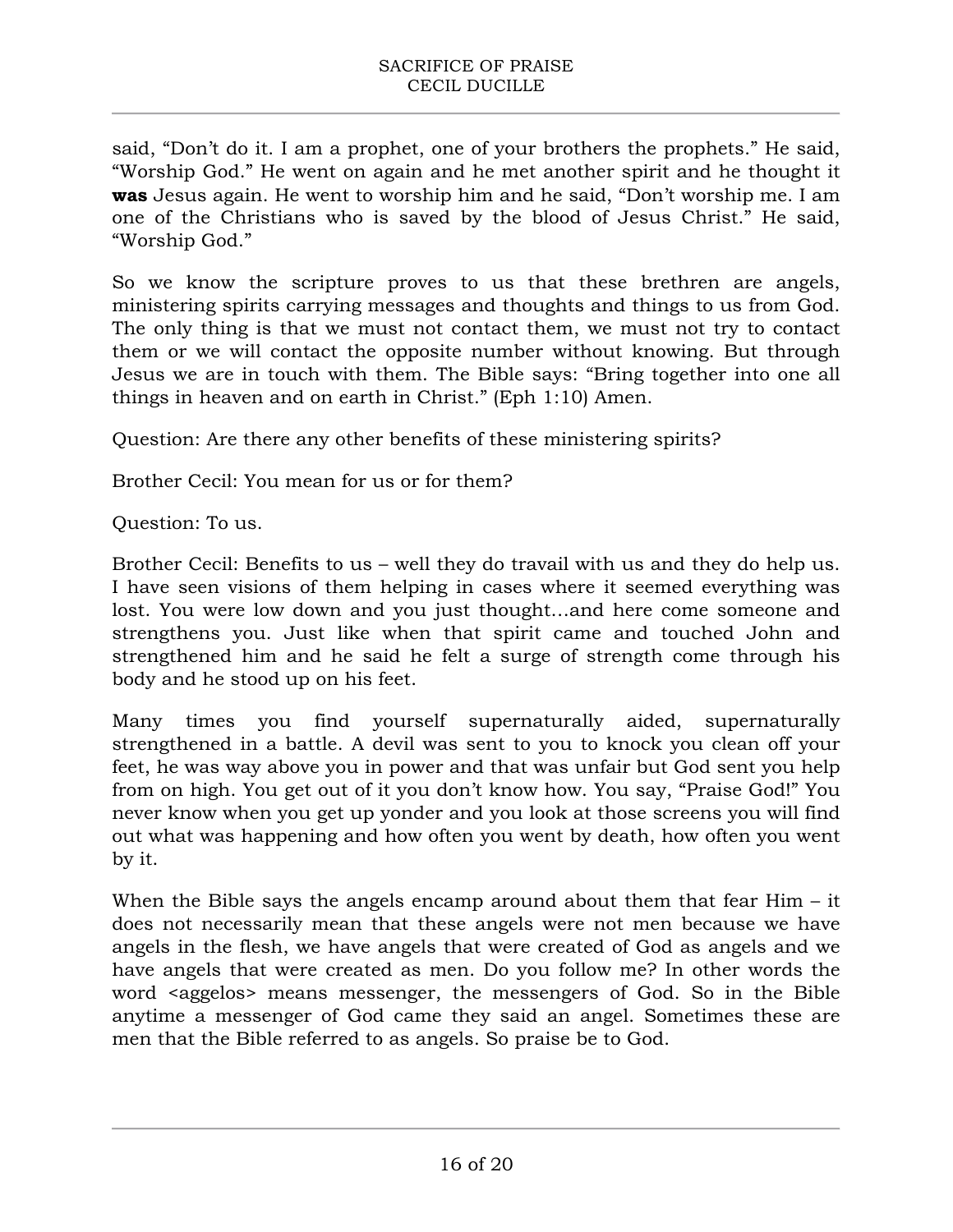Sister Mavis duCille: The battle is still ours, they can only aide and abet us as we go forward. They have absolutely no power otherwise.

Brother Cecil: They are limited. They can only have power as we go forward. Both that devil and his host is limited and the host of heaven are limited. They are limited according to us. There are certain laws they function by. This is why when people step over certain boundaries sometimes they lose their lives, you see. But these angels cannot just come and *whop* the devil for instance, they can't do that but they can do what you tell them to do.

Question: If for example we have overcome and had a victory and spirits in heaven will benefit from that… What happens if a person here on earth backslides and loses his whatever it was that he overcomes?

Brother Cecil: Well they will come back and try to minister to you to strengthen you up back you see. But they have already learned their lesson because they participate in your battle in your thoughts in your feelings. They go through the same things that they used to go through before and they saw where they made their error and where they failed and where you overcome. So they learned their lesson again, not because your teacher turned back and backslide why you would throw away the book. You have learned it. They are learning through the processes and you see what is happening to the modern man is that there are greater temptations, more power loosed against him, greater struggle than any other type of man has, more distractions and everything. So these angels are really learning a lot more from us than they did from our predecessors.

Question: The only way these can function is by the Lord?

Brother Cecil: Yes. You see if they see your faith they can act. Once you believe God. "I believe God and I am just going through in the name of the Lord." You walk right through hell and you never know it because they just move and help you walk. They are walking on your faith. If you have no faith they can't do one thing because they can only move upon that energy. That is why we say, "Praise" if you don't have the faith you start praising God, suddenly you find yourself being lifted up in faith and you start doing better.

Question:…I saw a spirit and I rebuked it. Was that from God?

Brother Cecil: It must have been from God that the suggestion even came to your mind. You see these angels couldn't touch those devils that were pulling him away unless you told them and if you tell them with that authority they right away "GET HIM!" (You command in Jesus name a devil be bound and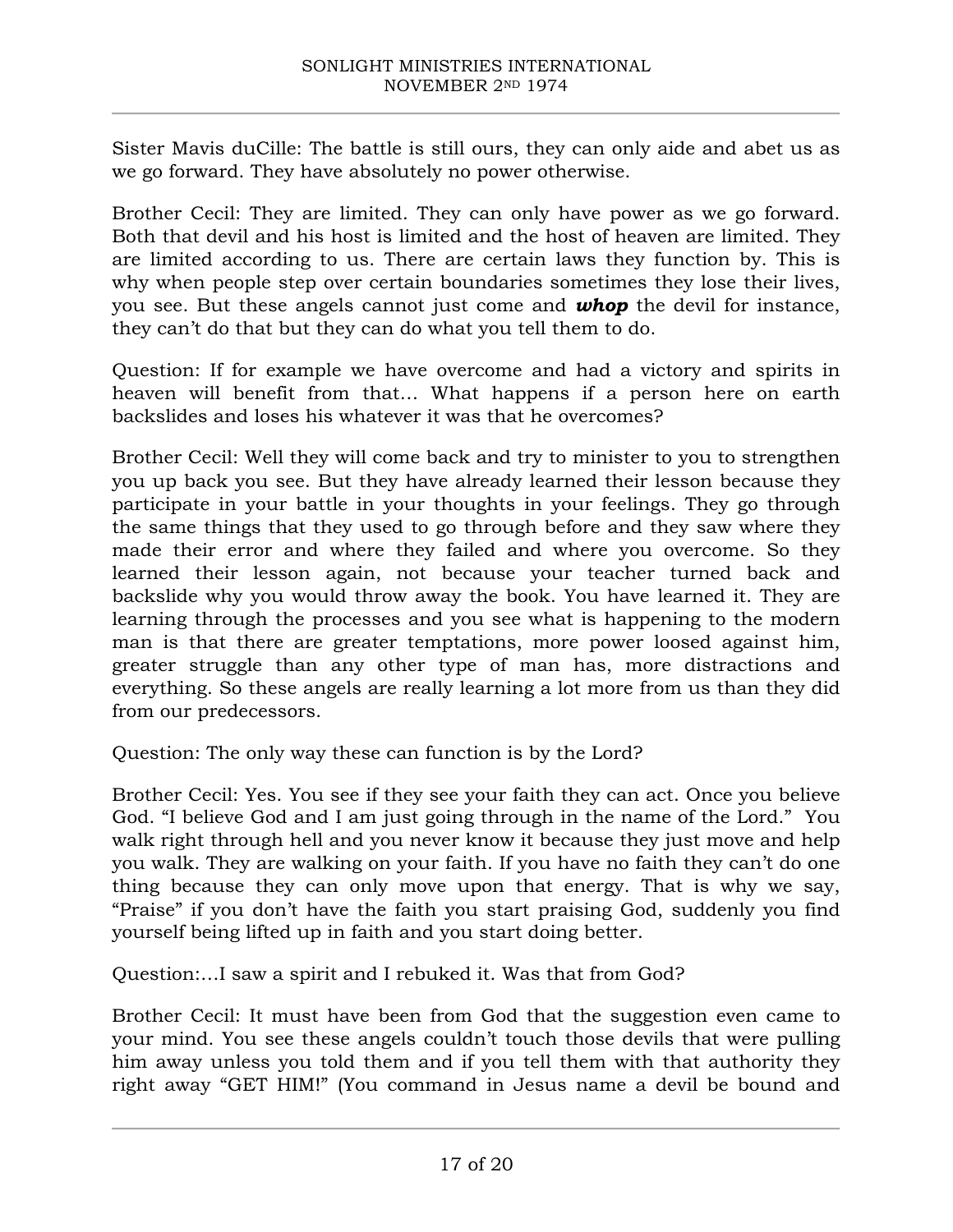cast and that is the authority that they move on to bind and cast that devil.) They bind him according to your word and your strength because the battle is yours.

Question:…

Brother Cecil: What you are doing is you are only letting Jesus know that you know now what He does. If you ask Him, "Jesus help that person." That is what He is going to do anyhow. Just command… Do you remember the Centurion? He said, "I know you, I have men under me and I speak to men and they go. You have spirits under you and whatever you say they do it, so just speak the word." He command and spoke the word and it was done.

Question: You mentioned another scripture in Isaiah 45?

Brother Cecil: Yes. There is a slight contention about this scripture. Somebody believes it is a question sign which if put there would change the whole meaning. Nevertheless, the Spirit has told me to command:

Is 45:11 *"Thus saith the LORD, the Holy one of Israel, and his Maker, Ask me of things to come concerning my sons, and concerning the work of my hands command ye me."*

Praise God. Whatever they mean, the meaning is I do know that God has told us to command and I give you a good example. When Joshua led the children of Israel before Ai and they turned back and were slaughtered by the enemy. Joshua couldn't understand what made God leave them so Joshua threw himself down on the ground and began to cry before God:

"Oh God, You promised me that You would be with me. How come You have left me? What is wrong God?

God was disgusted with Joshua. God said, "Get up. What are you doing there?" He said, "You get up and go on and do your job. Sanctify Israel and do what you have got to do."

So Joshua got up and he cast lots and he found the man that was guilty. The Babylonish garment was buried underneath the tent and that is why they were turning back. He did what should be done, slew Achan and the armies of Israel went forth victoriously again. So it was a matter that you had the power to do it – do it.

**Don't** go and say, "O God help me please Lord!"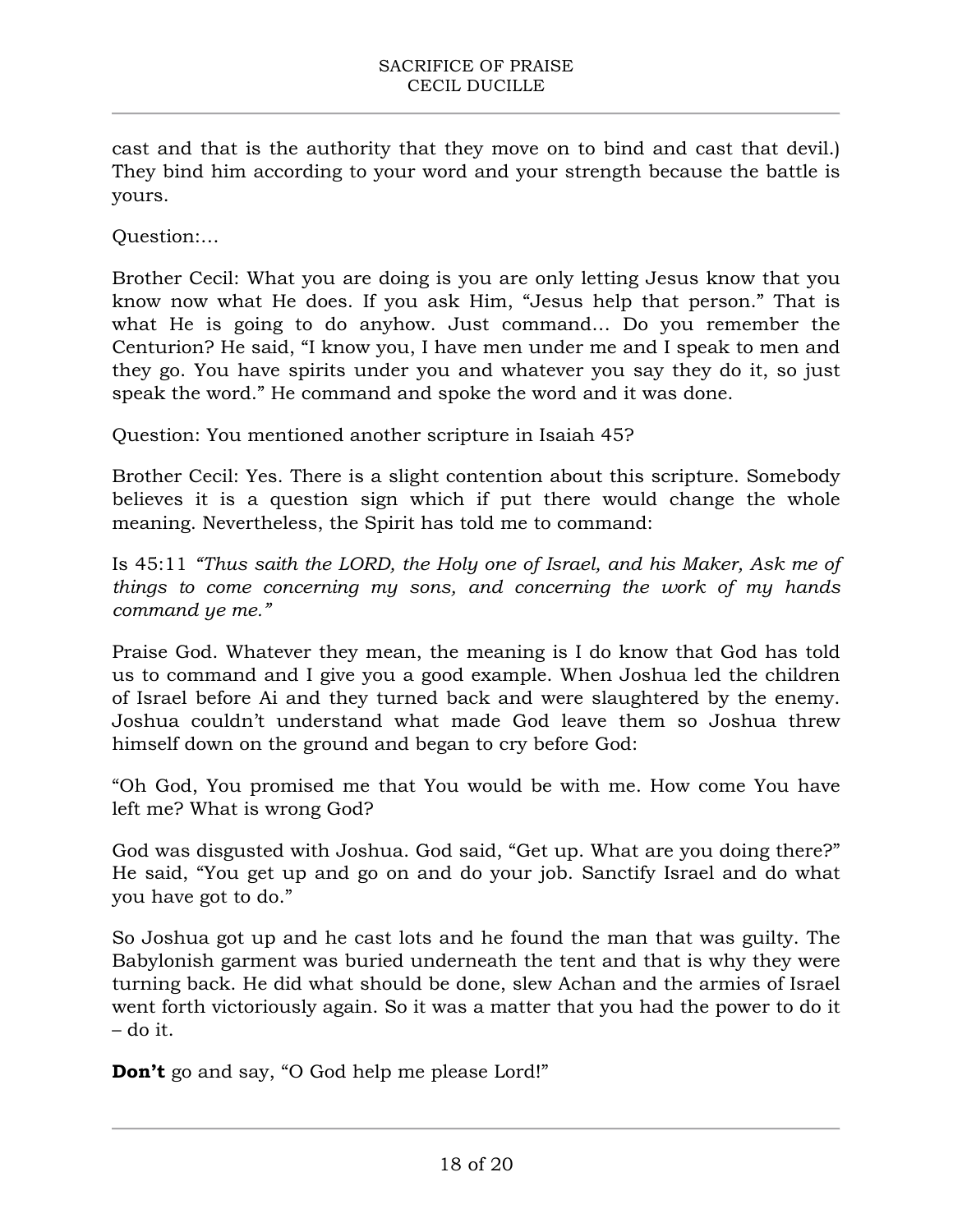You have the power to do it – do it. In the name of the Lord you go forth and command the devil to loose his hold. This brings me to one point here. I want to talk to you sometime about it. The difference between a ministry and a gift? You see the gift of the Spirit is with the Spirit. Everybody who has the Spirit has the gift of the Spirit, has some gifts of the Spirit. But if you backslide from the Spirit and if you don't obey exactly the Spirit you still have that gift. One sister said the other day and it just amused me. I'm going to tell you.

She said, "God is not an *Indian giver*."

You know that is a word I never knew before I came to the United States. The idea is that it surprised me to see some men operating in the gifts of God and they weren't living good. They were just living out there and I thought "oh man, they were living up there". But then I can see the goodness of God not pulling away the gift so that the church might have the benefit of the gifts through all the ages regardless of the unfruitfulness of the vessels. But not so with the ministry – amen. You fool around with that ministry and you just mess up everything - you just don't make it. So if you want to have a ministry that is flowing in the Spirit you have to keep in touch with the Spirit. It is like a pipe that is hitched onto a reservoir. You can enter the whole reservoir if you want to by one little pipe, you just turn it up and keep it open and the whole reservoir will flow through that one pipe. Right? That is the ministry. That is the ministry. Anytime you stop that pipe up it is just finished, the flow is finished. You have what you got and that is it, nothing more.

Question: We are the…and we do have the right to send out the ministering angels because it says here: "Are they not all ministering spirits sent forth to minister **for** (not to) them who shall be heirs of salvation."

Brother Cecil: Okay. In a sense yes you are right, but hear how you do it. I come along here, it has happened to me so often. I come along here and I see something wrong and I said, "Oh God I just wish this thing were right?" And "FLIP!" It is set right immediately. I speak the word. I didn't say, "O Jesus please send forth an angel and do this." I just spoke the word and the thing was fixed. Sometimes it is only a thought, I just think the thought, "I wish that were so and so…" It is done. You see once you are on line with God they act – they don't have to wait until Jesus has to tell them to act. But when they see the Jesus in you they act from the Jesus in you.

The reason we say it like this and we have to be very careful when we are preaching is that everything in the spirit as I tell you tonight, the things of the spirit I might break with you, they are real in another world. They are not only real in the Spirit of Christ but they are real in the spirit of the other spirits. It is